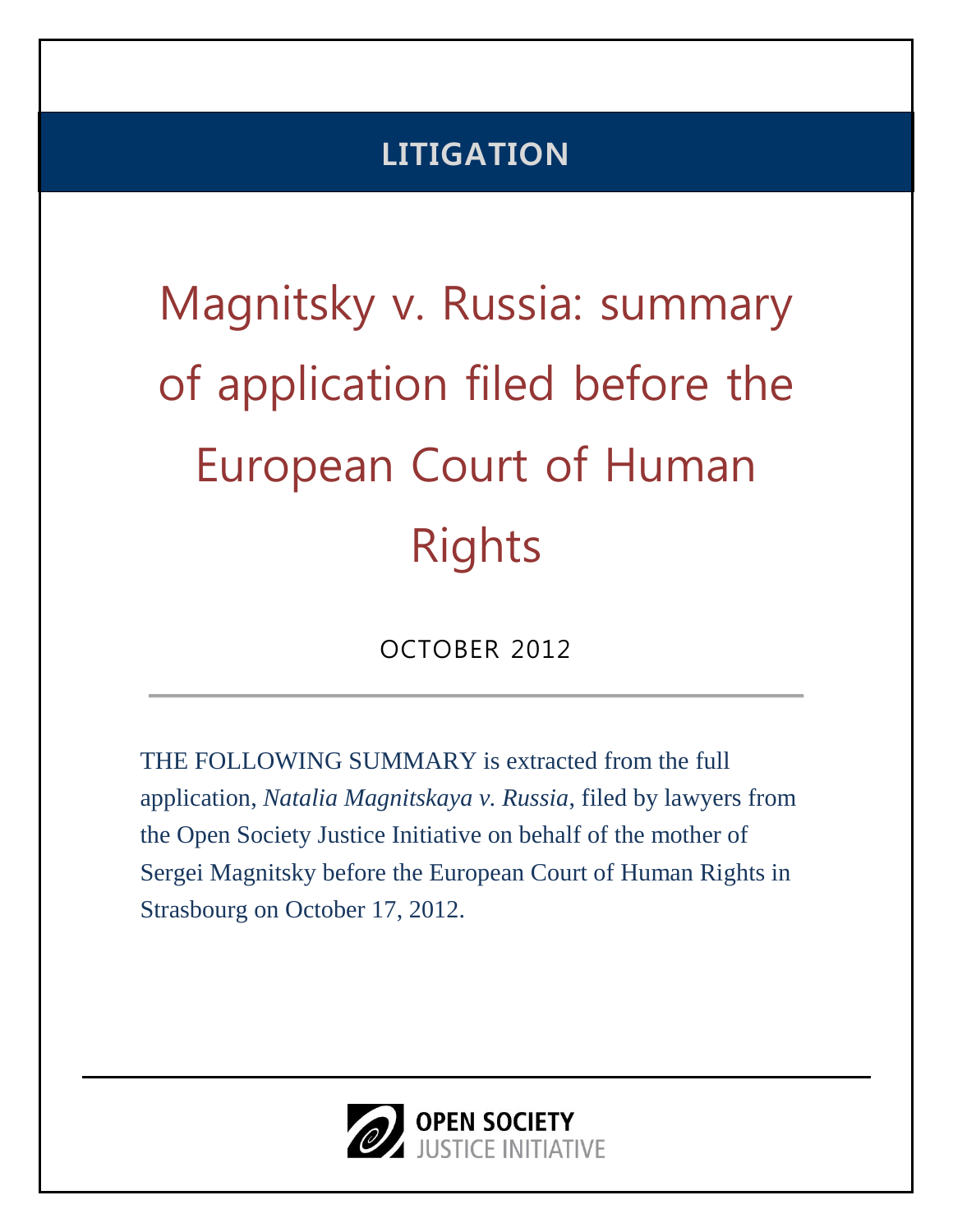#### **SUMMARY OF THE CASE**

i. Pursuant to Rule 47 and the relevant practice direction, the following summary of the case is provided for the benefit of the Court.

#### **Victim Status**

- ii. Natalia Magnitskaya is an indirect victim on behalf of her son Sergei Magnitsky for violations of Article 2, Article 3, Article 5, Article 6, Article 10, and Article 13, as set out below.
- iii. In addition, she is a direct victim of a violation of Article 3 in respect of the degrading treatment, anguish and distress to which she has been subjected by the Russian authorities in their response to her attempts to ensure an effective investigation into her son's death, and by summonsing her to appear as the legal representative of her son in the authorities' posthumous prosecution of him.
- iv. The application was introduced on 21 August 2012, within six months of the exhaustion of domestic remedies which occurred with the decision of the Moscow City Court of 22 February 2012, rejecting Mrs. Magnitsky's attempts to secure an effective investigation of her son's death, and the decision of the Moscow City Court from May 2012 rejecting her complaint as to the posthumous criminal proceedings against her dead son.

#### **Facts of the Case**

- v. *The victim.* Sergei Magnitsky was married with two small children. He was the head of the tax practice at the Moscow office of the U.S.-owned law firm Firestone Duncan. His clients included Russian subsidiaries of the Hermitage Fund (Hermitage), at the time the largest foreign investment fund in Russia. On 4 June 2007, officers from the Main Department (GUVD) of the Moscow City Branch of the Ministry of Interior Affairs (MVD), including from the GUVD's Tax Crimes Department, raided the Moscow offices of Firestone Duncan and of Hermitage Fund's advisor, Hermitage Capital Management (HCM). The search was conducted on the pretext of an investigation into a company called *Kameya*. However, officers seized large numbers of corporate documents and company seals unrelated to *Kameya*.
- vi. *The Fraud.* In late 2007, Mr. Magnitsky and his colleagues uncovered a fraudulent scheme by which a criminal gang including police officers, tax inspectors and organized criminals would arrange a fraudulent tax refund of 5.4 billion roubles (approximately \$230 million). This fraud was conducted through a "corporate raid." As commonly practiced in Russia, a corporate raid is a criminal enterprise through which a criminal gang fraudulently takes control of a company by falsely re-registering it in the name of one or more members of the group, and then steals the company's assets by fabricating legal cases, issuing threats or other measures. In July 2007, using documents seized by the police in the 4 June 2007 raid, the criminal gang at issue gained control of three subsidiary companies of the Hermitage Fund. The criminal gang then created back-dated contracts falsely claiming that these three subsidiaries owed 30 billion roubles (approximately \$1 billion) to empty Russian shell companies. The criminal gang then used those shell companies to sue the three subsidiaries, wiping out on paper their reported profits, and thus their tax liabilities for 2006.
- vii. *The Fraudulent Tax Refund.* In December 2007, the gang reclaimed 5.4 billion roubles in tax that had previously been paid to the Russian government by the three subsidiaries. The gang had re-registered the three subsidiary companies with Moscow Tax Offices 25 and 28, who approved the tax refunds within days. Substantial tax refunds in Russia typically take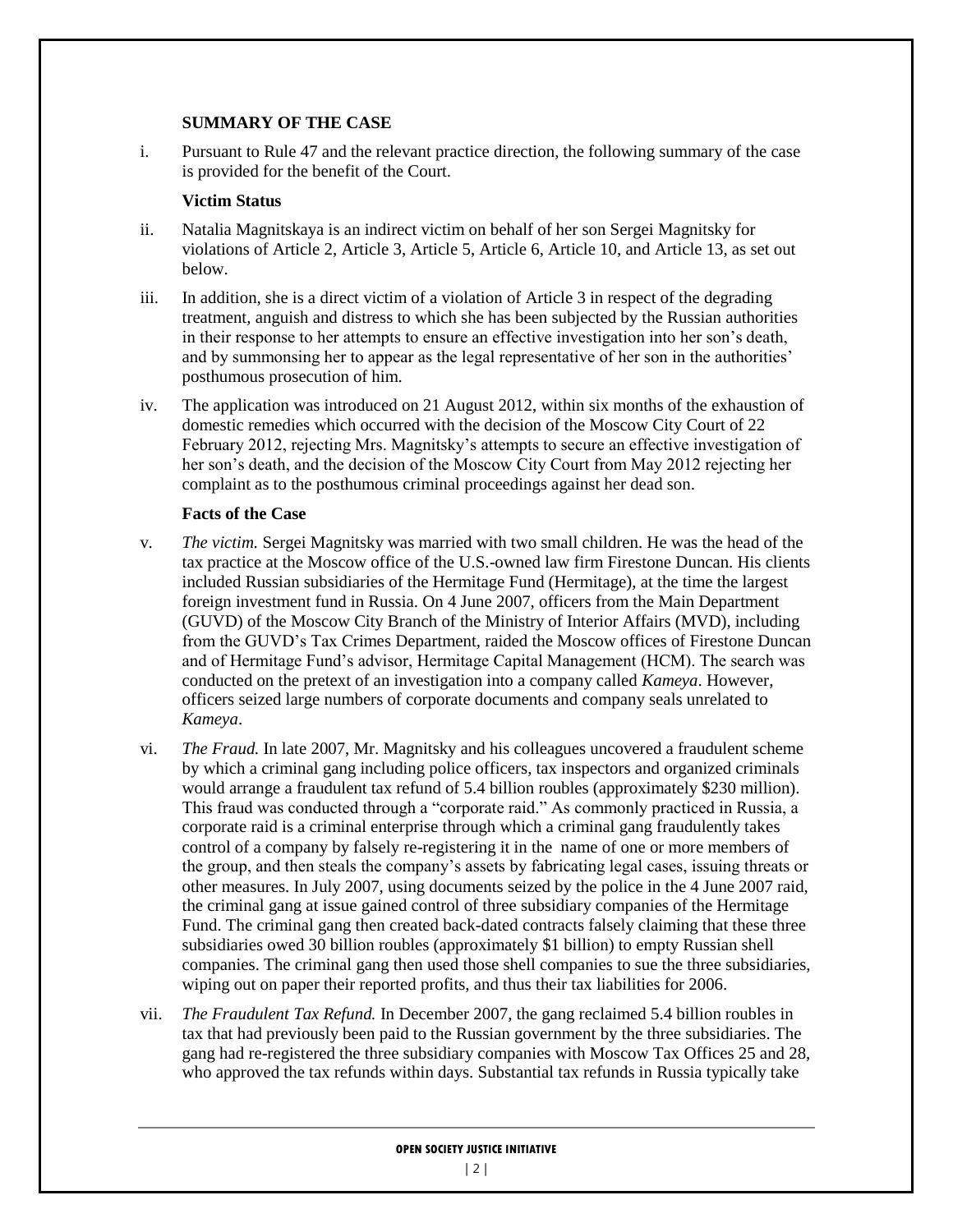far longer to process. Complaints filed by a colleague of Mr. Magnitsky with the prosecution authorities in Russia have made allegations supported by documentation that tax officials involved in approving the fraudulent refund as well as two of the Interior Ministry investigators who seized the documentation subsequently used to execute the theft of the three subsidiaries have acquired millions of dollars' worth of assets, far in excess of their official salaries.

- viii. *Allegations by Hermitage.* When in late October 2007 Hermitage discovered that the three subsidiaries had been stolen and learnt of the fraudulent legal claims, the company investigated the theft and prepared formal complaints that were filed between 3 and 11 December 2007 with the Prosecutor General's Office (PGO), the Investigative Committee of the PGO (IC-PGO), and the Internal Affairs Department of the Interior Ministry (MVD). The complaints detailed the alleged fraud that had been discovered by Mr. Magnitsky and his colleagues, and explained the roles of Lt. Col. Artem Kuznetsov and Major Pavel Karpov, who were among the MVD officers who had seized the documents and the corporate seals in the 4 June 2007 raid, and in whose custody they remained when the fraudulent seizure of control of the three subsidiaries was carried out in July 2007. However, it was not until 5 February 2008 that the Investigative Committee of the Prosecutor General's Office (IC-PGO) opened an investigation into the allegations, too late to prevent the completion of the fraud. Hermitage uncovered the details of the huge tax rebate only in June 2008, and immediately wrote again to the authorities. On 5 June 2008 Sergei Magnitsky gave evidence to the IC-PGO investigator, and named Kuznetsov and Karpov for their roles in seizing the corporate documents used to facilitate the fraud.
- ix. *Conflicts in the Investigation Groups.* On 27 February 2008, three weeks after the IC-PGO had opened a criminal investigation into Hermitage's allegations that officials including Karpov and Kuznetsov were involved in the 5.4 billion rouble fraud, the MVD re-opened a case involving allegations of tax evasion by a different Hermitage subsidiary company in 2001 that had previously been closed in 2005. In November 2008, just one month after Mr. Magnitsky confirmed his testimony implicating officials including Karpov and Kuznetsov in the fraud, the MVD formally appointed an investigative group to investigate the allegations made by Mr. Magnitsky. The group was led by Major Oleg Silchenko. Creating an astounding conflict of interest, the MVD appointed to that investigative group Lt. Col. Kuznetsov and three subordinates, even though Kuznetsov was accused by Mr. Magnitsky of involvement in the fraud that he was now supposed to investigate. Six days later Major Silchenko was appointed to head another group, tasked with investigating the 2001 tax evasion allegations, also supported by the same team including Lt. Col. Kuznetsov and others. Within days this second investigative group obtained from a judge a search warrant for Mr. Magnitsky's home, and issued a summons for Mr. Magnitsky to appear as a witness, to be executed by Kuznetsov. On 24 November 2008 two subordinates of Kuznetsov went to Mr. Magnitsky's house and brought him to the offices of the MVD for questioning. There, Major Silchenko arrested Mr. Magnitsky on suspicion of tax evasion contrary to Article 199 of the Criminal Code. At the time of his arrest, Mr. Magnitsky was in sound medical health.
- x. *Detention.* For the next 12 months the investigative group appointed to investigate the alleagtions of tax evasion by Hermitage helped ensure that Mr. Magnitsky was kept in custody, relied on spurious grounds to justify his detention, ignored the facts that warranted his release, and failed to demonstrate the special diligence necessary to maintain pre-trial detention for such a long period. Mr. Magnitsky maintained his innocence, and during interrogation and in written complaints accused Kuznetsov and other members of the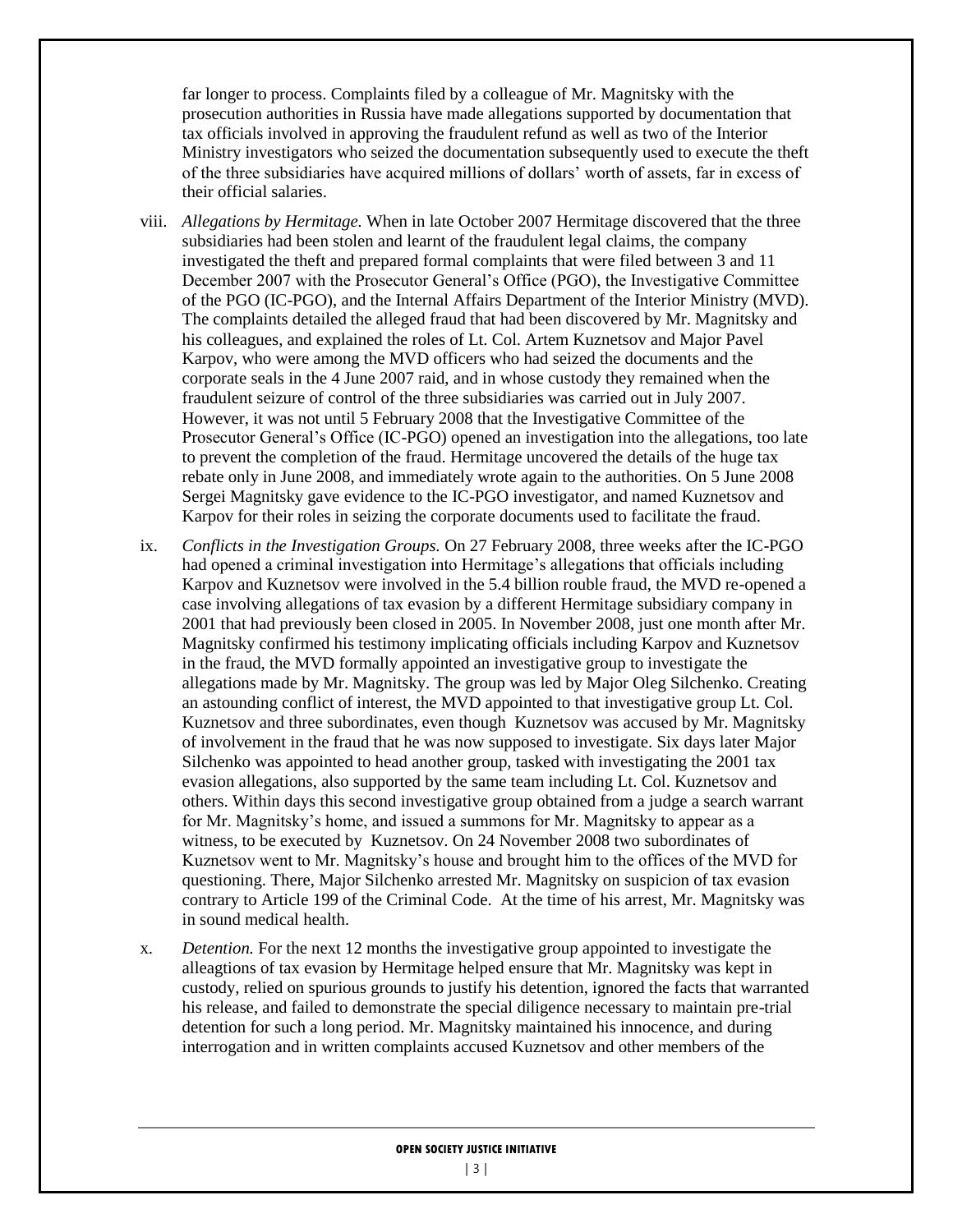Investigating Group of detaining him for the purpose of trying to force a false confession out of him and in retribution for uncovering the fraud.

- xi. *Conditions of detention*. As the leader of the investigative group for the tax evasion allegations, Major Silchenko, and other members of the investigative group, had substantial influence over, not just the duration, but the conditions, of Mr. Magnitsky's detention. In 12 months he was moved between detention centres six times, and between cells at least 20 times, including at night. On several occasions when he made complaints, Mr. Magnitsky was moved to a cell with worse conditions, as the investigators pressured him to falsely confess, to retract his allegations of official fraud and corruption, and/or to implicate either his colleagues or his client in criminal activity. Major Silchenko allowed Mr. Magnitsky only one visit from his wife and mother, on 27 October 2009, after almost a year in detention without having seen them or any other relatives. He denied Mr. Magnitsky even one opportunity to speak with his small children by phone.
- xii. *Diagnosed with Pancreatitis.* In the spring of 2009 Mr. Magnitsky began to experience abdominal pains. On 1 July 2009, while Mr. Magnitsky was detained at Detention Centre No.1 (Matrosskaya Tishina) in Moscow, an ultrasound examination revealed that he had gallstones and pancreatitis. His pancreas was twice its usual size. Mr. Magnitsky had never previously suffered from either of these medical problems. Both the examining physician and later a surgeon agreed that, in order to treat these conditions, Mr. Magnitsky should be given another ultrasound examination in one month's time, to be followed by surgery.
- xiii. *Transfer to Butyrka.* However, the day after Mr. Magnitsky's illness was diagnosed, Major Silchenko issued a written request to transfer him to Butyrka, which did not have either the ultrasound equipment or the surgical facilities needed to treat Mr. Magnitsky. Although Matrosskaya Tishina did have such facilities, Mr. Magnitsky was transferred to Butyrka on 25 July 2009.
- xiv. *Denial of Medical Care and Poor Conditions.* In Butyrka, despite his medical diagnosis, Mr. Magnitsky was prevented from being examined by a doctor for a further four weeks – long past the date when the doctors at Matrosskaya Tishina had prescribed another ultrasound examination and surgery, and then only in a cursory, unrecorded visit. Mr. Magnitsky was not more fully examined by a doctor until 7 October, 2009 – more than three months after the doctors at Matrosskaya Tishina had ordered another ultrasound examination and surgery. Mr. Magnitsky was also denied the medicines that had been prescribed to treat his condition by the doctors at Matrosskaya Tishina. When he complained, Mr. Magnitsky was moved from Cell 267 to Cell 59, which was overcrowded and had very poor conditions, including a broken toilet, which eventually caused sewage to flow into the cell. Mr. Magnitsky filed numerous complaints with the director of Butyrka prison and the head of the medical ward, seeking urgent medical treatment and challenging the conditions of detention, while alleging that his ill-treatment was a deliberate attempt to force him to confess. The authorities then moved him, first, to Cell 35, which had no windows, was cold and damp, and in which the sewage also overflowed, and then to Cell 61, which also had no windows, and from which he was transported to one of the court hearings in very cramped conditions and with no food for the entire day. Mr. Magnitsky filed further complaints with the prison authorities. He was finally moved to what was known as the medical ward, which was not suitably equipped for the treatment Mr. Magnitsky had been prescribed. According to the record prepared by the prison, after a few weeks in the medical ward, Mr. Magnitsky's condition began to improve. However, he still was not provided either the ultrasound examination or the surgery prescribed by the doctor and surgeon on 1 July. Mr. Magnitsky remained in Butyrka's medical ward until 12 November.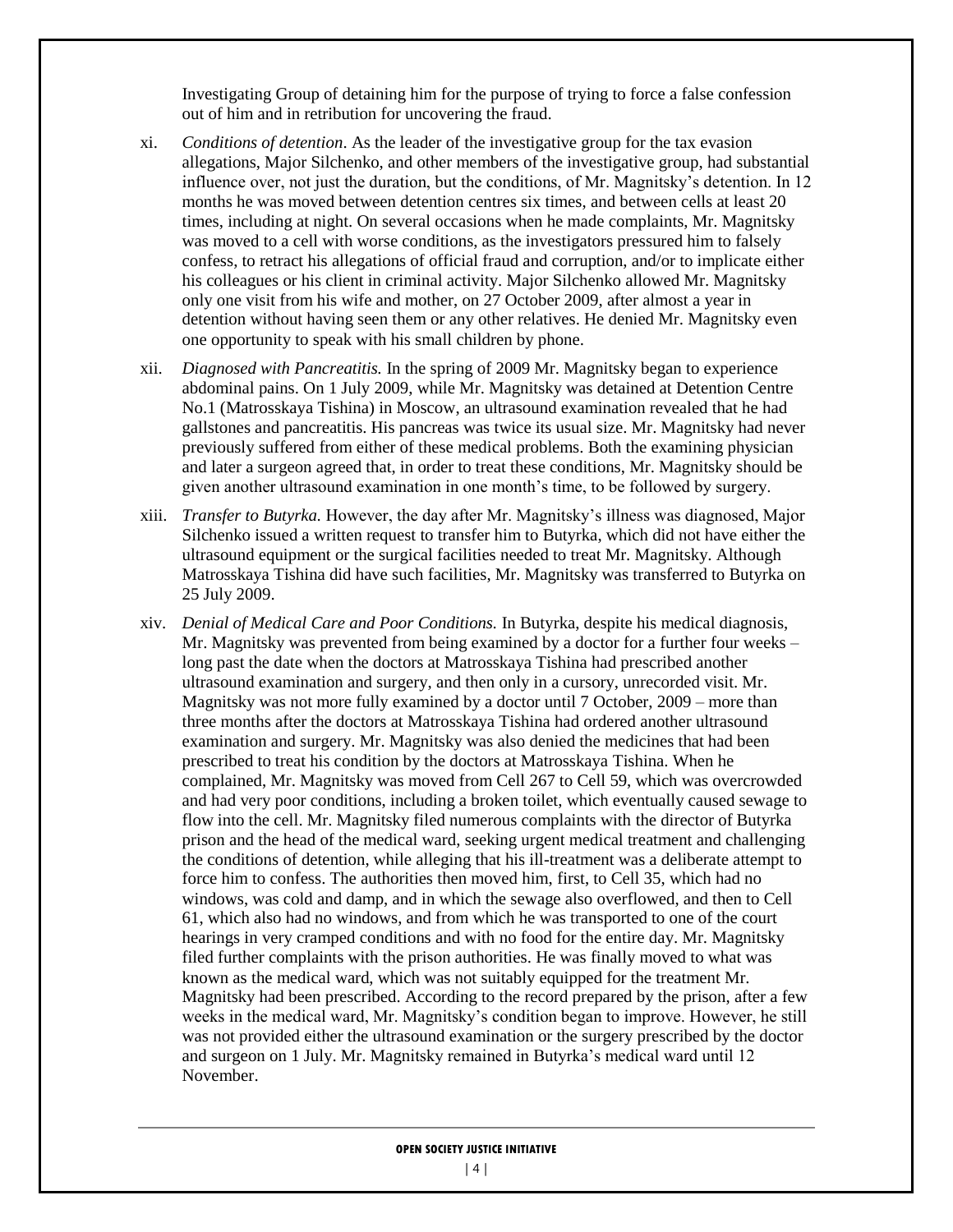- xv. *Final Custody Extension.* On 6 October 2009, the day before he was moved to the medical ward, Mr. Magnitsky was informed that as a result of their investigation, the group investigating allegations of tax evasion by Hermitage had issued a formal accusation against him, alleging that he had prepared inaccurate tax returns in 2001-2002 in respect of a Hermitage subsidiary. On 16 October he was informed that the formal investigation against him had been completed. Mr. Magnitsky was due to be released on 15 November 2009. On 14 October Mr. Magnitsky was interrogated by Investigator Gritsay of the IC-MVD. He denied all of the allegations against him, and accused Kuznetsov and other investigators of stealing the Hermitage company documents and participating in the fraud after having previously made an improper approach to Hermitage, promising to "resolve" "certain issues" if he was "provided with something he was asking for." However, even though the investigation was complete, and Mr. Magnitsky would, in the ordinary course, have been released on 15 November, on 3 November Lt. Col. Silchenko applied, and on 12 November the court agreed, to extend Mr. Magnitsky's detention on the basis that Mr. Magnitsky needed further time to study the case file. As a result, Mr. Magnitsky's release date was delayed until 26 November 2009, one year from his first court appearance, beyond which custody could only be further extended if the time to review the file was insufficient, and if it was an "exceptional case." Mr. Magnitsky was returned from court to Butyrka prison in the evening of 12 November, and after waiting several hours in a collection cell was placed not in the medical ward, but instead in a new cell  $-$  No.  $305 -$  in the general population, in the middle of the night.
- xvi. *Deterioration and transfer.* On Friday 13 November, as described in a written complaint he sent to the chief of Butyrka's Medical Ward, Mr. Magnitsky experienced acute pains in the pancreatic gland area and liver, and vomiting. Notwithstanding this marked worsening of his health, Mr. Magnitsky was not seen by a doctor for three entire days - until 9 a.m. on Monday 16 November. At that time, Mr. Magnitsky was diagnosed with "aggravation of cholecystopancreatitis" and a decision was made to urgently send him to the medical unit of Matrosskaya Tishina prison. Despite this urgency, an ambulance was not called until 2:30 p.m. Although the ambulance crew arrived by 3 p.m., they had to wait a further two hours and 35 minutes before a special convoy team was formed, and they could transport him. As a result, Mr. Magnitsky did not arrive at Matrosskaya Tishina until approximately 6:30 p.m.
- xvii. *Death in Custody.* According to the testimony of Dr. Alexandra Gaus, the Matrosskaya Tishina prison doctor, on arrival at Matrosskaya Tishina prison, Mr Magnitsky was not immediately hospitalized. Rather, he was seen by Dr. Gaus while confined in a caged area in the nurse's room of the prison reception area. Dr. Gaus first confirmed the diagnosis of "acute pancreatitis and cholecystitis", and described the patient's status as "moderately severe." However, according to her testimony, Mr. Magnitsky's condition suddenly deteriorated. He was highly agitated, saying, "they will kill me here. I am innocent under this case, why did they bring me here?" Dr. Gaus then diagnosed Mr. Magnitsky as suffering from "acute psychosis" and called a team of eight prison guards to assist as well as an emergency psychiatric team. The guards handcuffed Mr. Magnitsky and placed him in a cell, where, despite his obvious discomfort and immediate need for medical care, he was left for nearly two hours, without medical attention. The record indicates that, for unexplained reasons, prison guards used a rubber truncheon on Mr. Magnitsky. Although the emergency psychiatric team arrived at the prison at 8 p.m., they were prevented from entering the prison for more than an hour, for no apparent reason. From this point, the versions of events differ considerably. The independent emergency psychiatrist and his assistant later testified that they eventually entered Cell No.4 at about 9:20 p.m. to find Mr. Magnitsky's body, and that he had been dead for at least 15 minutes. However, the medical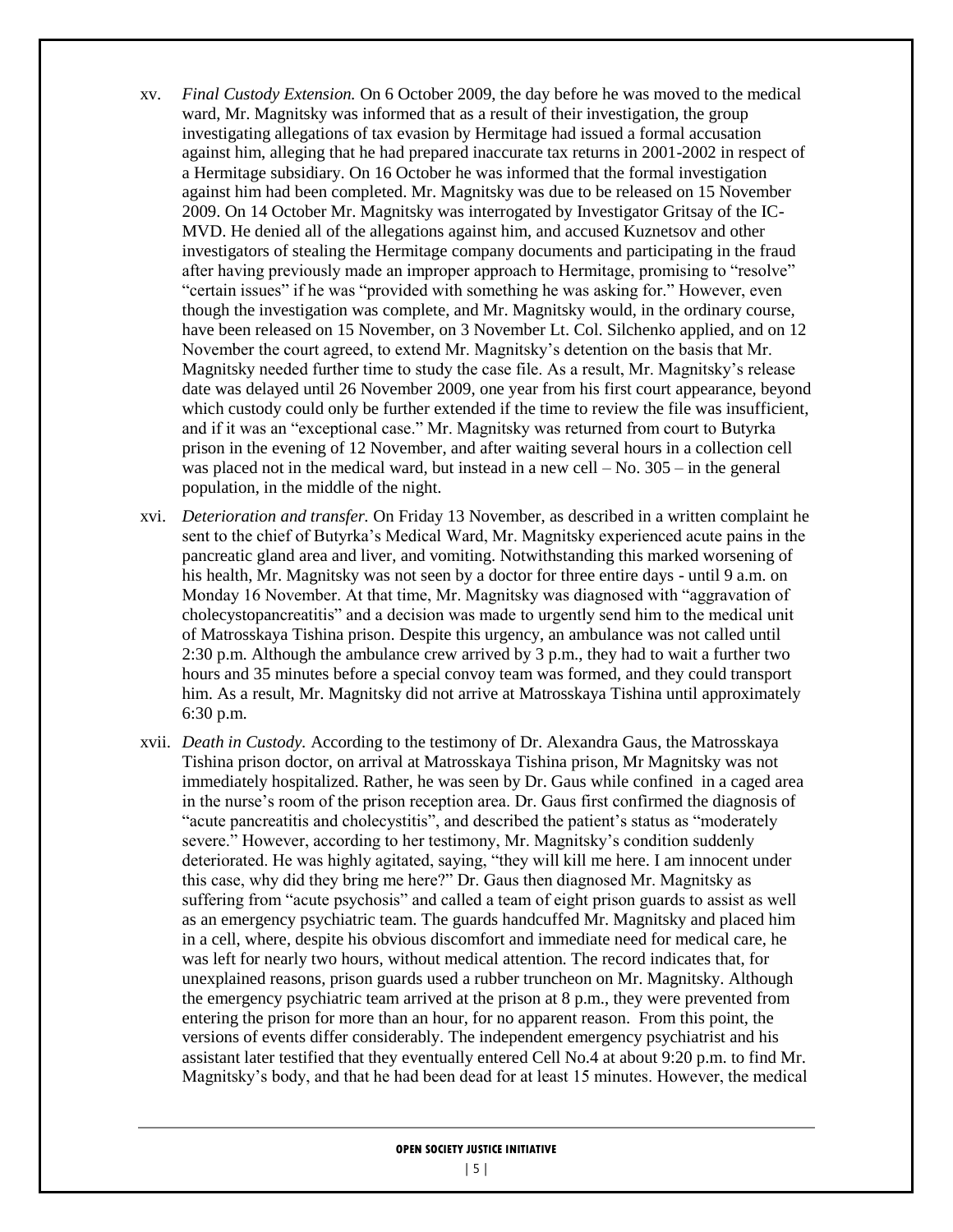record and numerous prison staff insist that Mr. Magnitsky was still alive and breathing when the emergency psychiatric team arrived, and only lost consciousness as they examined him. According to the evidence of Dr. Gaus, when she arrived at the scene the emergency team had left, and she found a weak pulse in Mr. Magnitsky's neck and ordered resuscitation to be attempted. The lone autopsy the authorities allowed to be undertaken found numerous physical injuries that were inflicted upon Mr. Magnitsky immediately before his death, for which no explanation has been given. A preliminary death certificate issued that day suggested that he may have sustained a "closed cranio-cerebral injury", although the document was later modified to remove those words.

xviii. Immediately following the death of Mr. Magnitsky, numerous government officials issued public statements denying that there was anything suspicious about the circumstances of his death, and asserting – despite all evidence to the contrary – that he had never filed any complaints about his ill-treatment in custody.

#### **Exhaustion of Domestic Remedies**

- xix. On 24 November 2009 a local district of the Investigative Committee of the Public Prosecutor for Moscow opened a criminal investigation into the death of Mr. Magnitsky. The investigation was limited to medical negligence and did not name any suspects. In May 2010 the case was transferred to the Investigative Committee of the Prosecutor General's Office (IC-PGO). More than a year later, in July 2011, a new investigation was instituted against Dr. Dmitry Kratov, head of the medical ward at Butyrka, and against Dr. Larisa Litvinova, also of Butyrka. At the end of December 2011, they were issued with final official charges. Dr. Kratov was charged with neglect of duty and Dr. Litvinova was charged with negligent homicide. On 2 April 2012 the case against Dr. Litvinova was dropped on the basis that the statute of limitations had already expired for the crime with which she had been charged. The case against Dr. Kratov continues.
- xx. On 13 September 2011, Natalia Magnitskaya filed a petition asking the Investigative Committee of Russia (IC-R – previously the IC-PGO) to open a criminal investigation into the broad range of people involved in the death of Sergei Magnitsky, including members of the MVD investigative group, the judges who extended his detention, prison officials and the Federal Secret Service. The IC-R – in the person of Senior Major Case Investigator Lomonosova – rejected this complaint in October 2011, stating that the ongoing investigation being carried out by the IC-R was independent.
- xxi. On 22 November 2011, Mrs. Magnitskaya filed a complaint with the Basmanny District Court. The complaint asserted that charging only the two doctors and failing to charge other named individuals violated the constitutional protection of the right to life and the prohibition of torture, and that the failure of the IC-R to respond to her earlier complaint on this point also violated her constitutional rights. On 13 December 2011 the Court rejected this complaint.
- xxii. On 22 December 2011, Mrs. Magnitskaya filed a cassation appeal to the Moscow City Court. At a hearing on 22 February 2012 the Moscow City Court decided that there was no evidence that the action or inaction of Senior Investigator Lomonosova of the IC-Russia in failing to charge individuals other than the two doctors harmed the constitutional rights of Mrs. Magnitskaya.
- xxiii. In separate proceedings, on 2 August 2011, two years after Mr. Magnitsky's death, the Prosecutor General's Office announced that that the Deputy Prosecutor General had decided to re-open the investigation against Mr. Magnitsky that had been terminated on 27 November 2009, shortly after his death. On 18 August 2011, Mrs. Magnitskaya was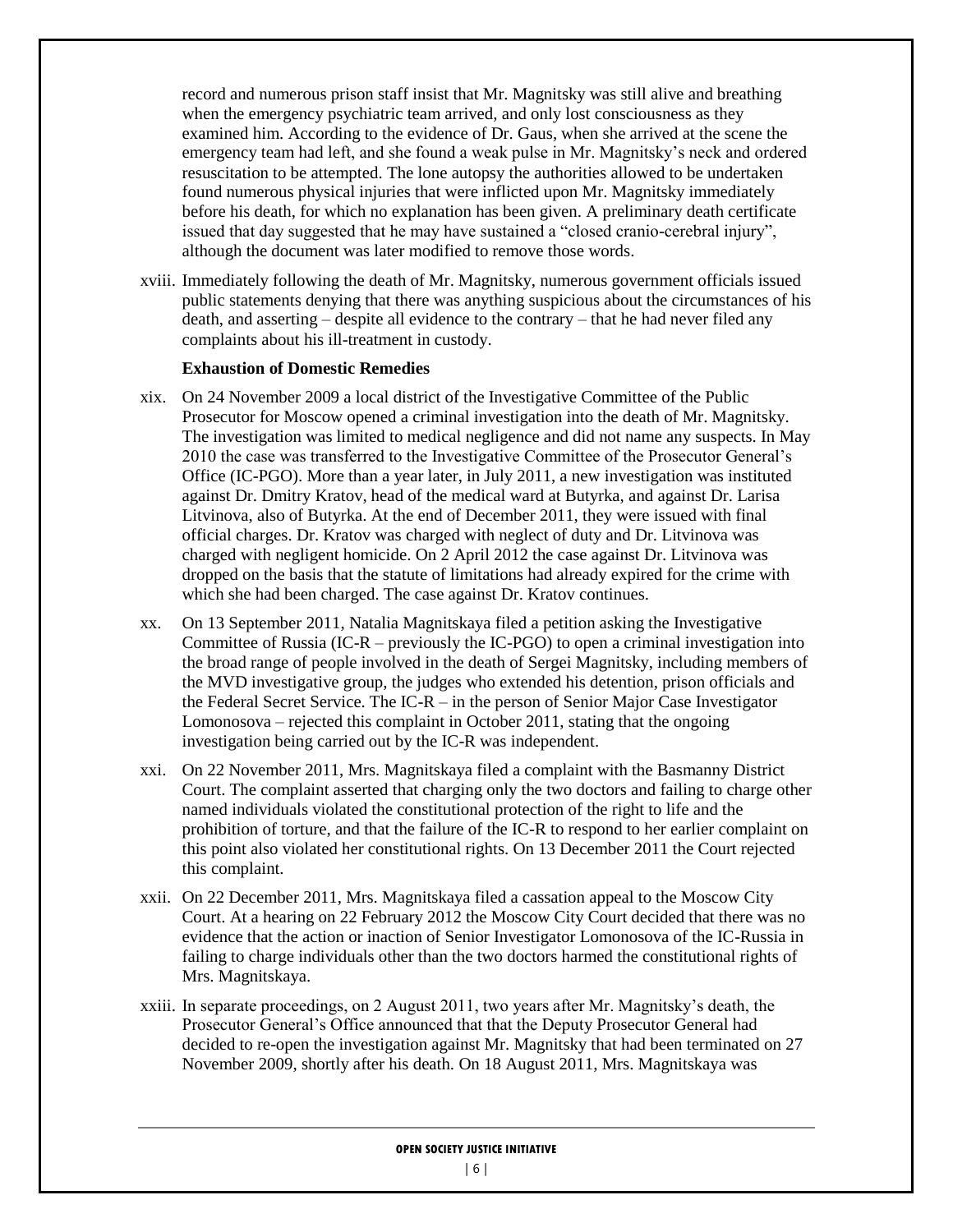summoned to appear as a witness in the re-opened investigation. Between August 2011 and March 2012, Mrs Magnitskaya filed several complaints with the Russian courts seeking to stop the posthumous prosecution of her son. In April 2012 the Ostankinsky District Court of Moscow rejected her complaint stating that her constitutional rights were not violated. In May 2012, the Moscow City Court rejected her appeal.

#### **Alleged Violations of the Convention**

- xxiv. Through the acts and omissions of its agents, the Russian Federation violated the Convention by their treatment of Sergei Magnitsky and Natalia Magnitskaya as follows.
	- *A. Article 2: Violation of the Right to Life.* The Russian authorities deliberately killed Sergei Magnitsky, by refusing to provide him with medical treatment and by assaulting him. Given the failure of the authorities to provide a plausible explanation for his death, the Court should make a finding that he was unlawfully killed in breach of Article 2.
	- *B. Article 3: Torture.* The Russian authorities intentionally subjected Sergei Magnitsky to ill-treatment during the nearly 12 months that he was detained prior to his death. The deliberate failure to treat his painful symptoms and the infliction of debilitating physical conditions causing physical and mental suffering in an attempt to obtain a false confession or a retraction amounts to torture.
	- *C. Article 5: Unlawful Detention*. The detention of Sergei Magnitsky was not for any lawful purpose but in order to obtain a false confession from him, to force him to retract his allegations, and to cover up official corruption. There was insufficient evidence upon which to detain him. The hearings at which his detention was considered failed to meet the standards required by Article 5.
	- *D. Articles 2, 3, 5: Failure to Investigate*. The investigation into the death of Mr. Magnitsky was not prompt, impartial, effective, or public. Nor was it capable of bringing about the identification and prosecution of either the material perpetrators or the intellectual authors of his death.
	- *E. Article 10: Whistle-blower Protection.* The prosecution of Mr. Magnitsky for the purpose of silencing his revelation of a 5.4 billion rouble fraud on the Russian treasury by a criminal gang including public officials violates the protection given to whistleblowers by Article 10.
	- *F. Article 6: Posthumous Prosecution*. The continuation of criminal proceedings against Mr. Magnitsky after his death violates the presumption of innocence and the right to a fair trial protected in Article 6.
	- *G. Article 3: The Persecution of Mrs. Magnitskaya*. The repeated and deliberate obstruction of all attempts by Mrs. Magnitskaya to establish the truth as to her son's death, through false statements, excessive secrecy, and the refusal to conduct simple investigative actions or to allow any independent review, as well as the unique and unlawful posthumous prosecution of her son, for which she was summonsed in his stead by the same investigators who persecuted him, amounts to treatment contrary to Article 3.
	- *H. Article 13: Lack of an Effective Remedy*. Despite extraordinary efforts to challenge the torture and unlawful killing of Sergei Magnitsky and to obtain redress, there was no effective remedy for the violations of the Convention that occurred.